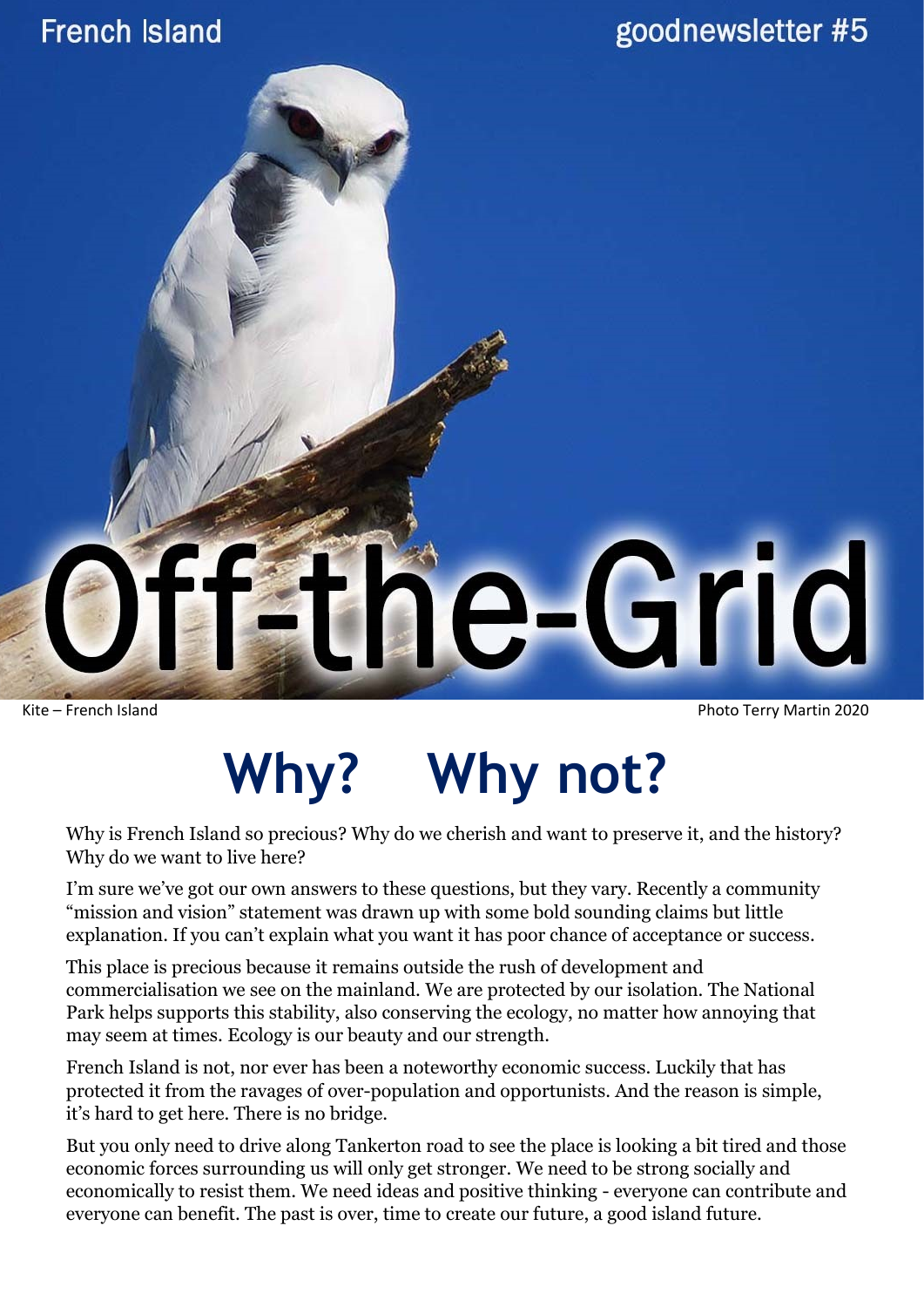### **Fabulous Ferry**



Toby and Emily

Have to admit I am a big fan of the ferry, and there's good reason for that. On the weekend it's free - for senior citizens. Every Saturday morning, we all line up, ostensibly to do the shopping, but it's really just an excuse to travel abroad. Reckon many seniors would be happy just going back and forth all day, 'saving' money. I know I would.

Seriously it is a good ferry service because they understand our island needs. I did a trip a some while back where I got to mainland and discovered I'd left my car keys back on the island. Total disaster. I returned to the ferry and sheepishly admitted what I'd done. Ash, who was a deckhand at the time said, 'Take my car' and gave me her keys, just like that. Her own car. I'm sure it's not official practice but it was a wonderful gesture that saved my day and made me feel good about the world for weeks.

I think the current crews are great too, helping us load up, making the journeys enjoyable and reliable, even fishing my windblown hat out of the water. A big shout out to the regulars; Anthony and Jake, Toby and Emily (above). Apologies to other crew (past and present) whose names I don't have. Your work is appreciated too.

And then there's that moment when the boat pulls into Tankerton and people start passing bags off the boat, helping each other to get sorted as quickly as possible. I often think the tourists have never seen anything like it. Those are good times to be part of this community. Big thanks to one and all.

One final thought - some days, I'm sure Islanders would appreciate the plank being lowered earlier, giving us more than 5mins to load our shopping - at our age we need it!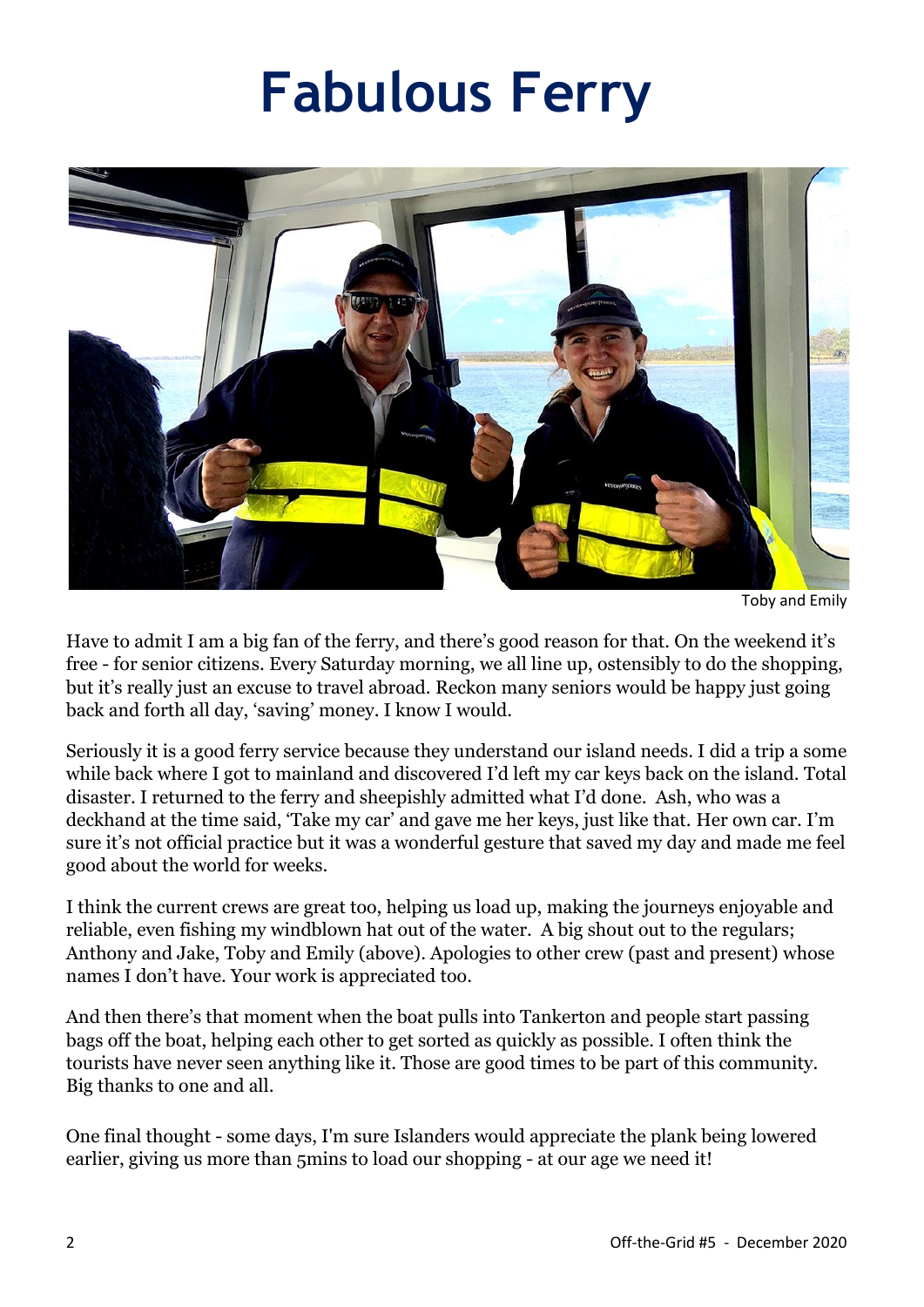#### **A Rose by any name**



Photo: Samantha Spark

Times are tough for one of the island's golden citizens, Rose Scott, or Aunty Rose as she's often known. Rose has had serious health issues over the last few months, which have kept her away from her lovely home on Coast Road. Her calm and kind presence being sadly missed.

The photo above is from happier times, unveiling the Thompson family 125 year commemoration plaque, in 2019. She's with her six daughters, from left to right Pam, Tina, Debbie, Sandra, Janice and Helen. Looks like a lot of good female energy.

Unveiling this plaque was an emotional experience. Rose said it gave her great pleasure. She was very proud of her grandparents, parents, brother and sisters, struggling through such hard times. Her daughters responded by saying they were extremely proud of their mother for making the effort to honour the family's history, now and for the future.

Rose is the last of her generation to reside on the island so this is probably a good time for reflection, a changing of the guard. She has left proud footprints for all to follow. Good on you Rose.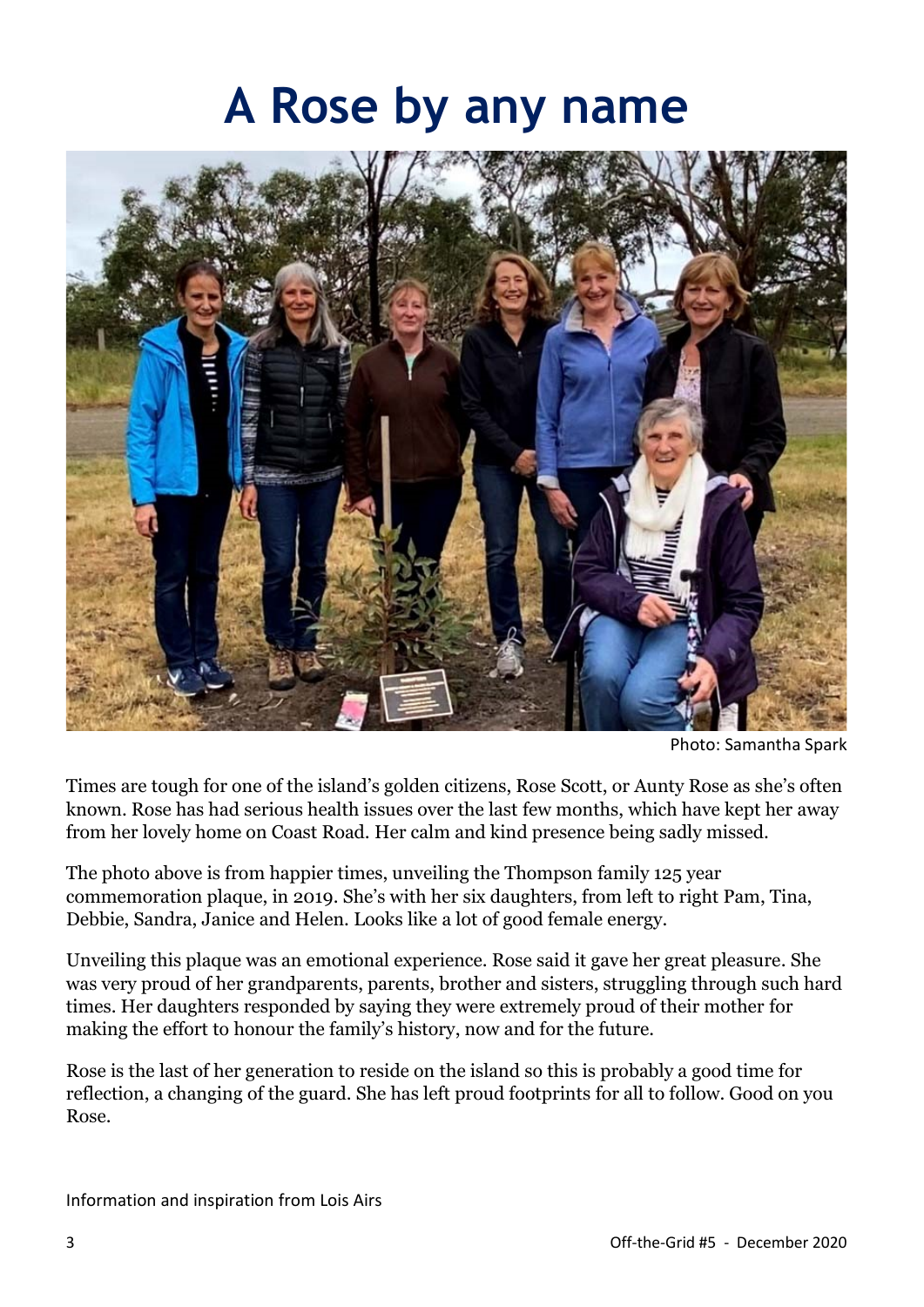# **Happy Christmas Everyone**

Yes it's that time again, and what a year it has been. Here's to having a merry Christmas with those we love, plus a happy and prosperous new year. Speaking of which…

The French Island Hall Committee invites everyone on Thursday 31st December 2020 to the New Year's Eve Day & Night

Decorations are already up for the annual French Island New Year's Eve. This is a great way to celebrate, communicate and wave 2020 a not-so-fond farewell. Fun for the whole family at the cricket ground from 1-4pm, then the evening shindig starts at 8pm in the hall. Check it out and have a great year in 2021.

## **Bunurong Visitors**

Last month people from the Bunurong Land Council came to survey a coastal site on the island, prior to a large revegetation planting by Landcare. They were checking to see that no significant aboriginal sites would be damaged in the process. French Island was traditionally Bunurong land.

Daniel was an aboriginal man from the Geelong region. Bradley was a third generation Maltese Australian with a degree in Archaeology. Neither were from the Bunurong tribe. But that's the thing, most archaeologists are 'immigrants' of some sort. I am an immigrant too. My family hails from Scotland if you go back a few generations. Immigration is very Australian. There are also long-term islanders with a portion of aboriginal blood. So it gets complicated. As the song says, 'We are one, but we are many'.

The Bunurong people weren't permanent residents on French Island though this was seen as their land. They came here to gather food, including for mutton birds, making tools here and leaving middens. And we found some tools, cutting stones, still visible on the coastline after all those years and disturbances.

This was real archaeology in action, using science and physical evidence to help understand the history and lives of people, the people who came before us. It was very interesting.

In the end Bradly took some artefacts back to study and agreed that the planting could go ahead with no need for adjustments, Daniel said he wanted to come back and help with the planting, and we all learnt something. Then we had lunch together. It was a good day.